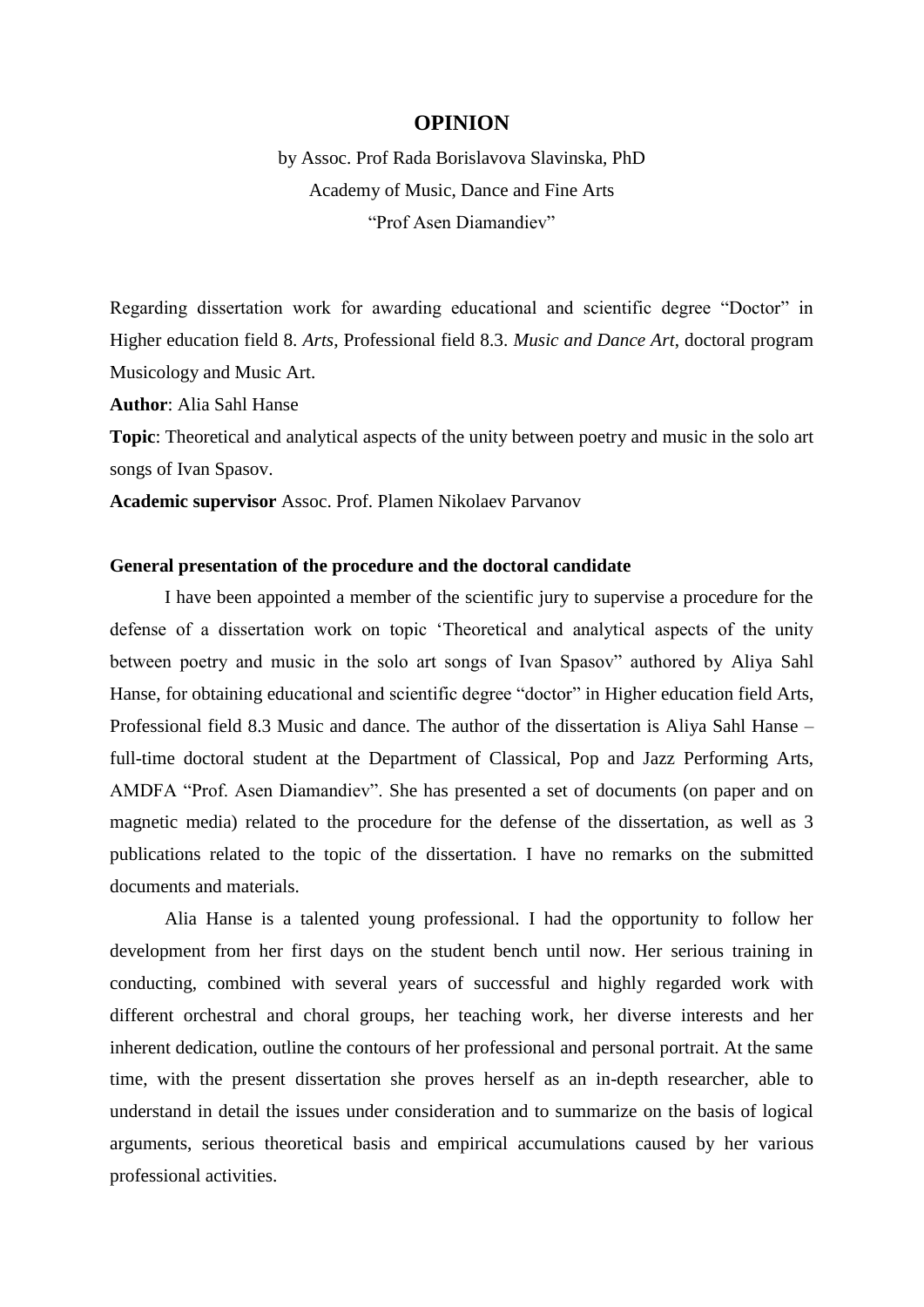### **Relevance of the topic**

Indeed, the relevance of the present work is determined by "the unceasing research interest in the composers of the XX century and in particular in Ivan Spasov", in the words of the candidate. On the other hand, so far the Bulgarian musicology has not exhausted the topic of the composer's vocal works in theoretical and analytical terms. Aliya Hanse manages to prove the need to present and study the chamber vocal genre, determined by the personal affinity of the composer to it, through which one can understand the views, beliefs and worldview of the artist.

The relevance of the work is complemented by the fact that the present dissertation examines applied and pedagogical aspects of the solo and ensemble interpretation, especially through the offered deeply meaningful interpretations of the artistic and ideological imagery, embedded in the verbal impulse of the musical transformation in the works of Ivan Spasov. Tracing and analyzing the trinity "poetic text – vocal part – accompaniment" reveals new aspects of the contemporary chamber ensemble practice and supports the conscious apprehension in the reproduction of works of the XX century. The results from building the dissertation on this genre of Spasov's musical heritage complement and put on a new level the knowledge of his work, the compositional means he uses, his overall perception of the world, the intimate specifics of chamber solutions, the conscious selection of "elements rich in expressive qualities" [p. 155], the ability to define the abstract essence of the poetic content through the means of music.

# **Knowledge of the problem, characteristics and evaluation of the dissertation and contributions**

I am impressed by one of the main motives of Aliya Hanse regarding the choice of topic, namely - that the study of the personality of Ivan Spasov "gives a broad perspective for the development of abstract thinking and the manifestation of analytical skills in scientific writing" [p. 4]. The ability to capture the essence of the conceptual constructiveness, the psychological substantiality of the creative thought, the briefness of the artistic expression, the specific selectivity to the poetic concept, the aphoristic nature of the song opuses of this so recognizable composer, is inherent only to a person with an innate sense of extracting the essential, such as the candidate. And since the analyzed subject is multi-layered and is associated with manifestations of various artistic means in different arts, the complexity of the problem increases, and hence the importance of the scientific research.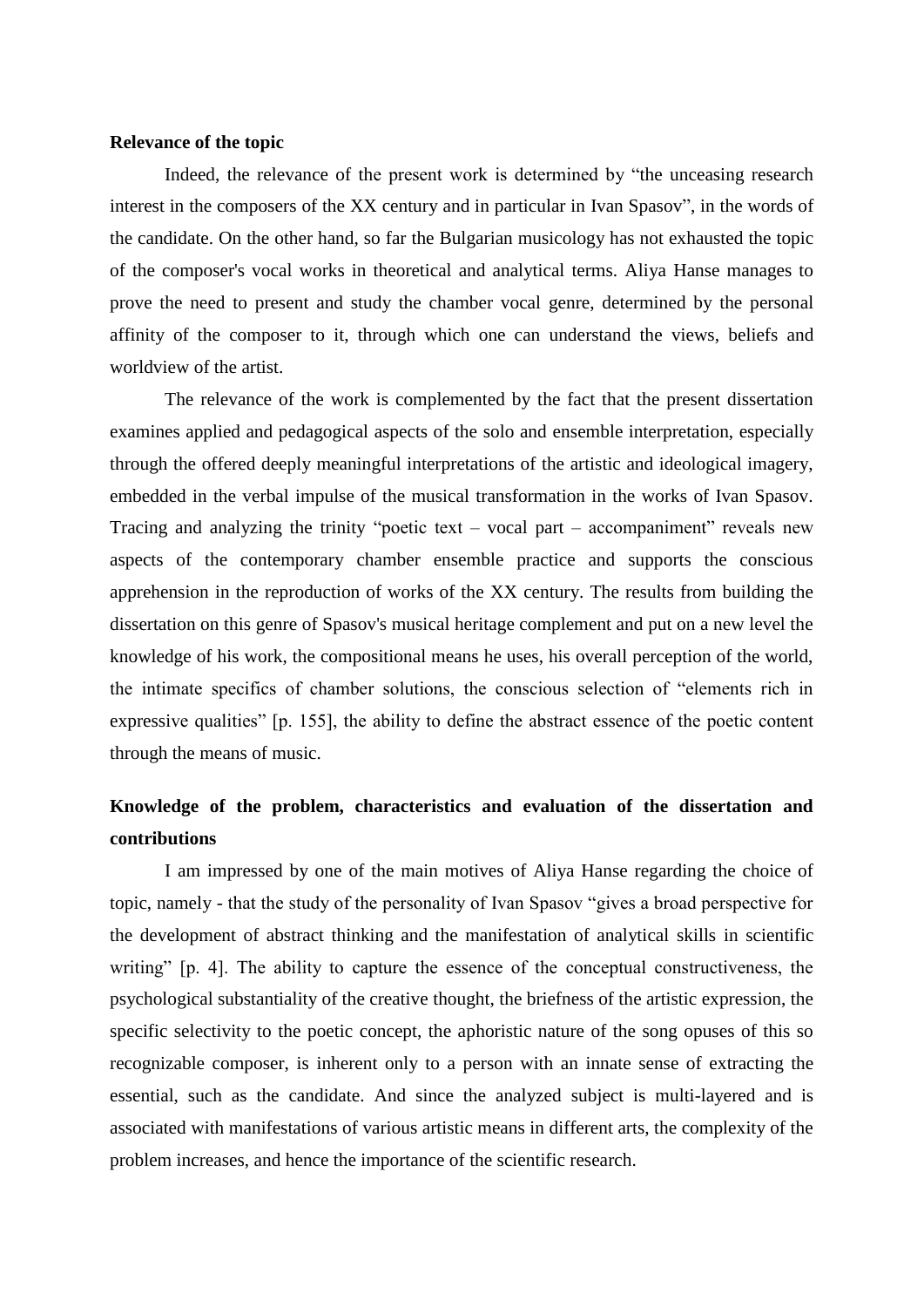Each part of the dissertation demonstrates the in-depth knowledge of the candidate Hanse on the research object. Already in the first chapter Ivan Spasov is discussed as a composer in the context of the musical culture of the XX century. The precise definitive concretizations regarding the different compositional trends and the conclusions regarding the tangents to the composer's work represent a serious, wide-ranging musical-theoretical basis on which the whole scientific work is constructed. The detailed "unraveling" of the attitudes, preferences, worldview of Ivan Spasov and his life philosophy in the second chapter, create the prerequisites for maximum "deciphering" of his ideological and creative approach in the chamber vocal genres. Particularly valuable from a musician's point of view are the literary "dissections" of the poetic sources in chapter three, as well as the formulation of the synthesis between the two arts – poetry and original music – as a serious premise for reasoning and analyzes. The focus of the study in chapter four is on the dramaturgy of the works and the ways in which it is realized in order to conclude that there is a "conscious pursuit of perfection in art" [p. 94]. The intellectual reflectivity of the musical expression and the means used, inspired by the set textual imagery, are captured.

The dissertation work *Theoretical and analytical aspects of the unity between poetry and music in the solo art songs of Ivan Spasov* provides an opportunity for further performance, artistic and creative and theoretical research in various directions. The bibliography of the used literature contains a significant number of diverse sources (113), on which the theoretical and methodological arguments are based. The scientific merits of the work are in combination with a clear readable style and a perfect balance between strict terminology, a high degree of competence and a well-constructed, light narration. The objective set at the beginning of the dissertation is brilliantly fulfilled. The contributions are formulated with extreme specificity and I would say - very modestly.

## **Assessment of the publications, author's abstract and the personal contribution of the candidate**

The candidate presents 3 publications on the topic of the dissertation. The articles are copyrighted and published in refereed journals. There are theoretical formulations, clarified in detail in the dissertation work, concerning Ivan Spasov works for chamber formations, and in particular - the solo art songs. The abstract is 47 pages and accurately and clearly presents the entire scientific research in a synthesized but comprehensive form. Based on the reviewed documentation, scientific publications, dissertation and abstract, I believe that the research in